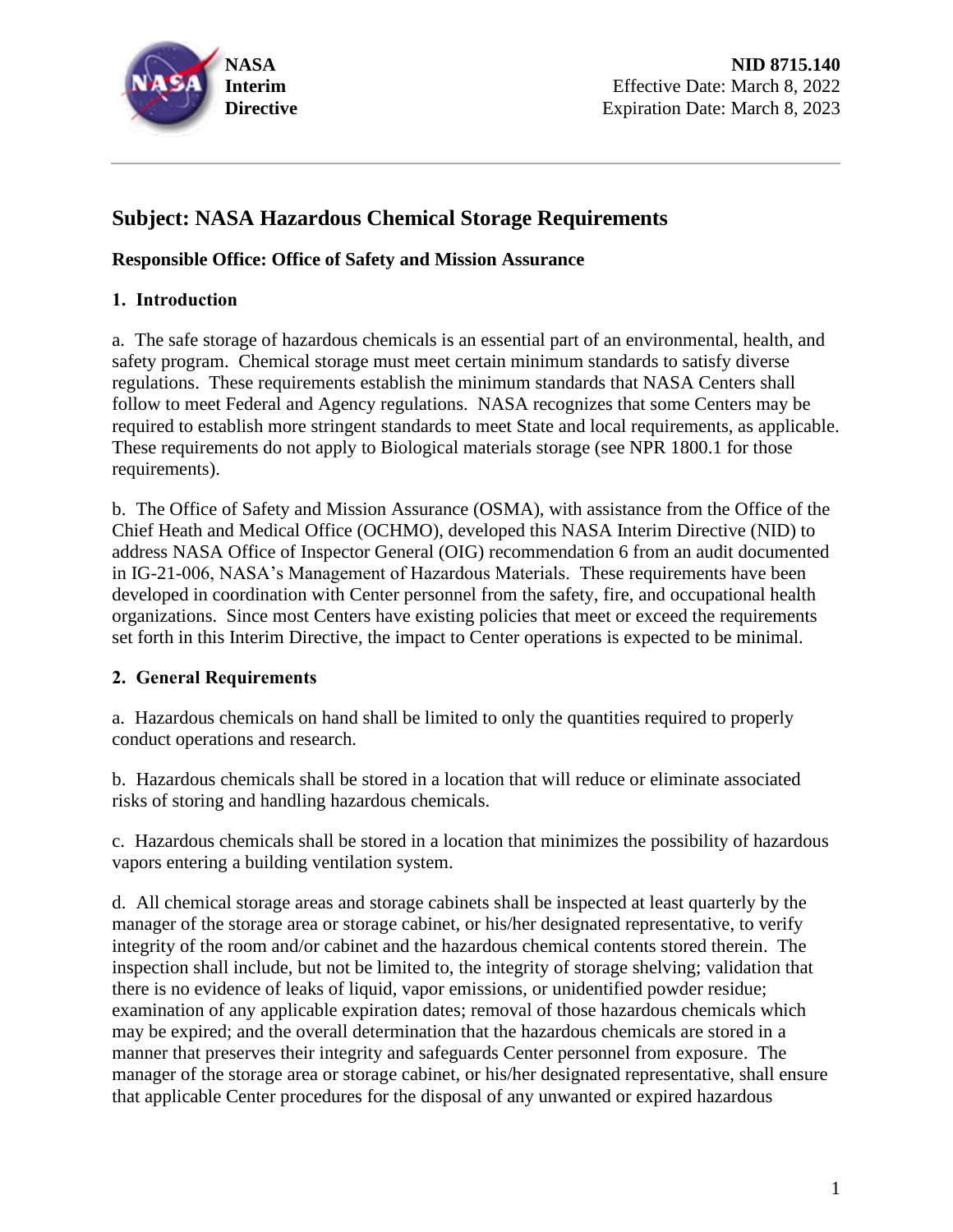chemicals are complied with, including appropriate inventory tracking records (e.g., receipt, inspection, and disposal records).

e. Hazardous chemicals storage considerations shall include temperature, ignition sources, ventilation, segregation, and identification.

f. All containers of hazardous chemicals shall be properly labeled with the identity of the hazardous chemical(s) and appropriate safety hazard warnings.

g. Hazardous chemicals shall only be stored with other compatible chemicals of the same hazard class. Hazardous chemicals shall be desegregated from other groups of chemicals that could cause reactions if mixed. Any deviation from this shall be pre-approved by the manager of the storage area or storage cabinet, or his/her designated representative, and documented by the Center in the chemical hygiene plan.

h. Safety Data Sheets (SDS) for every hazardous chemical shall be on hand or easily accessible to all employees in the workplace, as required by 29 CFR 1910.1200. Employees shall receive training on hazardous chemical handling and storage safety requirements, and the immediate actions (e.g., capture, containment, cleanup, reporting, and evacuation) which must be taken in the event of a spill.

i. Liquid hazardous chemicals shall be stored in the manufacturer recommended containers or double-contained packaging as appropriate.

j. Compressed gas cylinders shall be stored and handled in accordance with OSHA 1910.101, NASA STD-8719.11, and the Compressed Gas Association requirements.

k. Hazardous Materials shall be stored in accordance with OSHA 1910.1200, 1910.1450, NPR 8715.1, NASA STD-8719.11, NASA STD-8719.12, and any local or State requirements, as applicable.

## **3. Storage Cabinet Requirements**

a. Each cabinet shall be clearly labeled as to the hazard class of the materials stored within the cabinet (e.g., Acids, Flammables, etc.).

b. Each cabinet shall be labeled with the name, phone number, and organizational code of the responsible person(s). This requirement also applies to chemicals stored in explosion-proof refrigerators or cold rooms.

c. Each cabinet must be rated for use with the hazard class of the most hazardous chemical content stored.

d. No paper products, office equipment, food, or any other non-hazardous material shall be stored in any hazardous material storage cabinet.

e. Flammable storage cabinets must be listed with an approved testing laboratory (Underwriters Laboratories (UL), Factory Mutual (FM), etc.) for the intended use.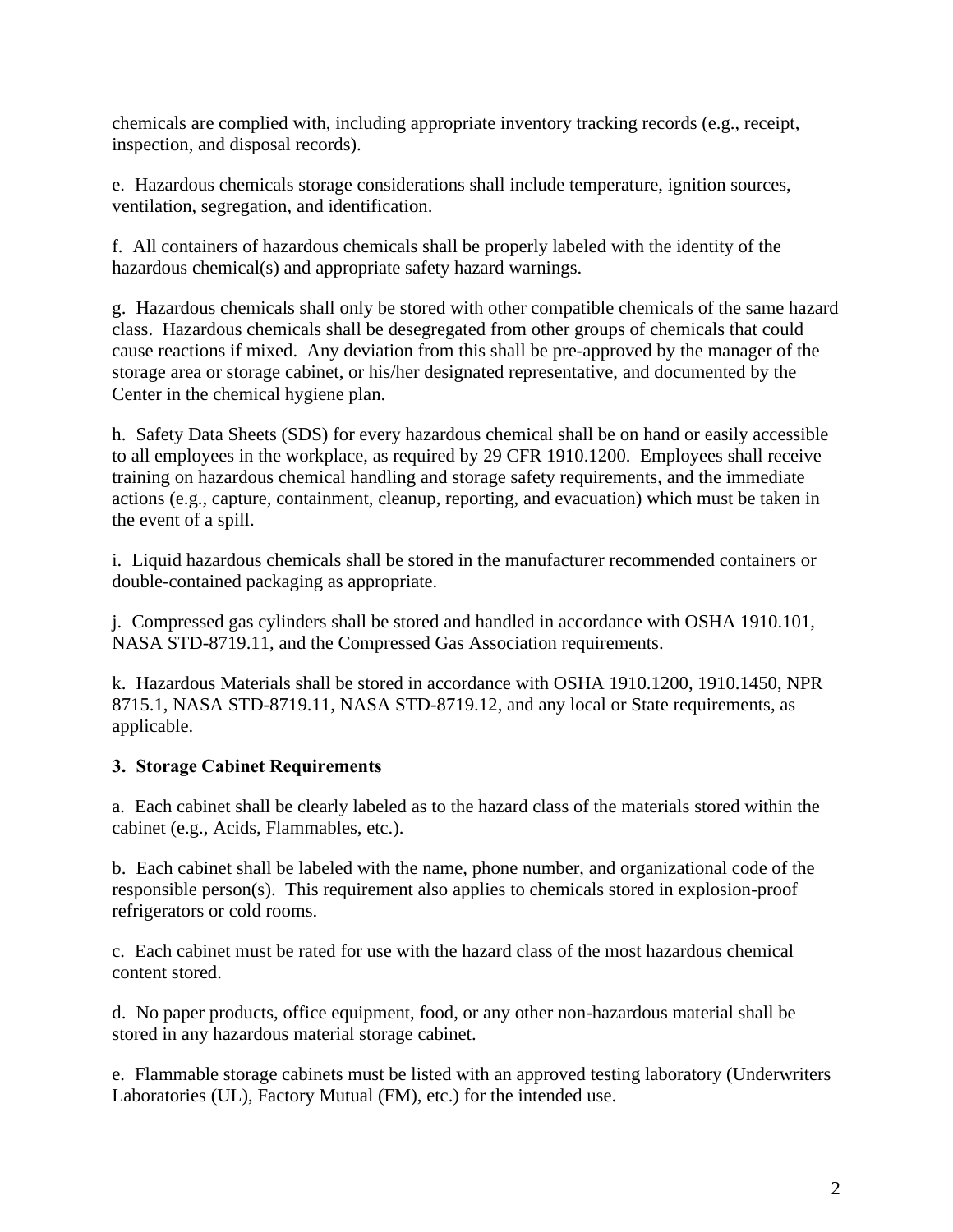f. Flammable corrosives must be stored in a cabinet rated for both corrosives storage and flammable storage.

g. Cabinets shall have a spill control tray large enough to contain a complete spill from the single largest container.

#### **4. Storage Areas/Rooms Requirements**

a. Storage areas shall be approved for use by the Center Authority Having Jurisdiction (AHJ).

(1) Existing storage areas/rooms shall be reviewed for minimum Code compliance by the AHJ.

(2) New storage areas/rooms shall have the AHJ involved in the design and construction to ensure minimum Code (federal, state, local, or industry standards) compliance.

b. Storage areas shall be labeled according to the type of chemical family or hazard classification contained therein.

c. Each storage area/room shall be labeled with the name, phone number, and organizational code of the responsible person(s). This requirement also applies to chemicals stored in explosion-proof refrigerators or cold rooms.

d. Storage areas/rooms shall be inspected for compliance with these requirements at least quarterly by the manager of the storage area or storage cabinet, or his/her designated representative, and annually by the Center Safety organization, Industrial Hygienist or qualified Fire Department personnel.

e. Storage areas/rooms shall have proper lighting and ventilation and be kept at a consistent temperature appropriate to the hazardous chemical contents stored therein.

f. Ignition sources, such as open flames or heat sources shall not be within or near the storage areas/rooms.

g. Emergency equipment, such as fire extinguishers certified for use on chemical fires shall be easily accessible and in good working order.

h. Hazardous chemical storage areas/rooms shall be able to confine any leaks or spills within the area/room in accordance with NASA STD-8719.11.

i. Shelves shall:

(1) Be structurally sound to support the weight of the chemicals.

(2) Be level, stable, and secured to the wall or another stable surface.

(3) Be kept free of chemical contamination.

(4) Not have containers protruding over the shelf edges.